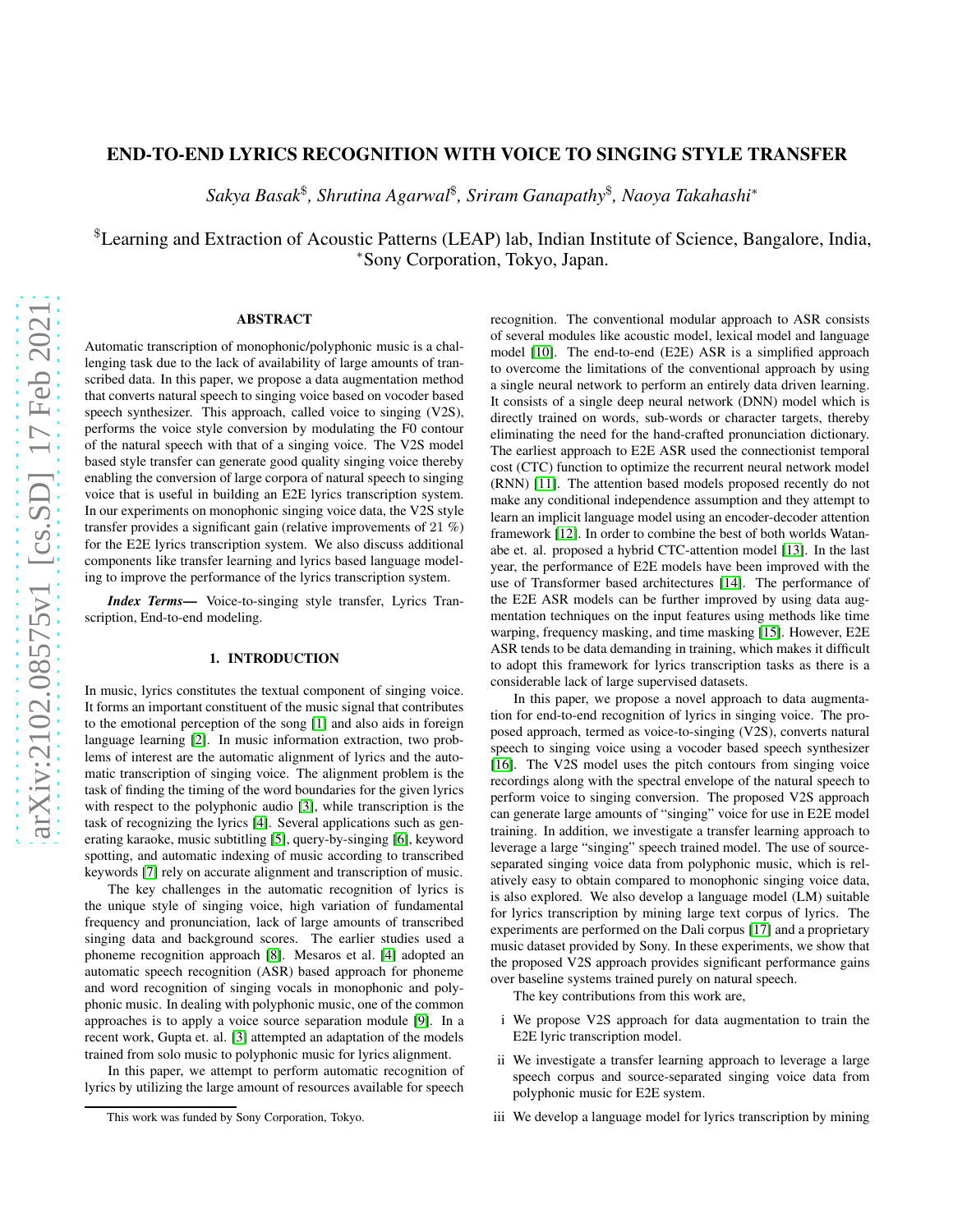large text corpus of lyrics.

iv Experimental results on polyphonic and monophonic lyric transcription shows that the proposed V2S data augmentation, transfer learning using speech, source-separated singing voice data, speed perturbation and lyrics LM significantly improve the word error rate over the baseline system trained on natural speech.

To the best of our knowledge, this paper constitutes one of the earliest efforts in developing E2E systems for automatic lyrics transcription of singing voice.

## 2. RELATED PRIOR WORK

Recently, Gupta et al. [\[18\]](#page-4-17) explored singing voice alignment on a cappella singing vocals using state of the art Google ASR model. The authors segmented the audio in 10s segments, and the ASR model is used to get the time aligned transcription for the audio segment. The transcriptions are later refined using published lyrics and are used in training a conventional ASR. An iterative process is thereby ensued to refine the alignments. For polyphonic music, Sharma et al. [\[19\]](#page-4-18) developed a lyrics alignment system, where the ASR models were adapted to singing voices using speaker adaptive training on a small dataset of solo singing voices. In addition to this, the authors use source separated vocals from polyphonic music using convolutional neural network (CNN) based U-Net models. In a recent work on E2E models, D.Stoller et al [\[20\]](#page-4-19) investigated Wave-U-Net to predict character probabilities using raw audio. The short segment audio snippets (10s) are processed with the end-to-end model which uses CNN with CTC training. There has also been efforts in exploring additional features like voicing, energy, auditory, spectral, and chroma during training of the model for alignment tasks [\[21\]](#page-4-20).

The background music may affect the intelligibility of the lyrics. Gupta et al. [\[22\]](#page-4-21) explored the significance of background music by performing genre based learning. Here, the music is divided into three different genres (hiphop, metal, and pop) and for each genre different phoneme and silence (non-vocal) models are trained using a standard HMM-GMM architecture. The authors report improvements using the genre specific modeling.

With the control of several acoustic features, Saitou et. al [\[23\]](#page-4-22) proposed voice conversion approach to transform speech to singing style. An encoder-decoder approach to model-based learning of speech to singing voice conversion was explored in Parekh [\[24\]](#page-4-23). However many of the past methods are not scalable to large volumes of speech data needed for acoustic model training in a E2E lyrics transcription system.

#### 3. PROPOSED METHODS

In this section, we describe our approach on the V2S data augmentation, the transfer learning using source separated singing voice, and the language model development for lyrics.

## 3.1. Voice to Singing (V2S)

The V2S converts natural speech to singing voice using a vocoder based speech synthesizer. We use the WORLD synthesizer [\[16\]](#page-4-15) since it provide high-quality voice with low computational complexity. We first describe the WORLD model, followed by a description of the proposed V2S.

<span id="page-1-0"></span>

Fig. 1: WORLD vocoder used in the proposed V2S system

### *3.1.1. WORLD Decoder*

The speech analysis and synthesis systems which provide high quality reconstruction after modification of parameters are useful in various applications like singing synthesis and voice conversion systems. In order to process large amounts of data, the algorithms need to be computationally efficient. The WORLD model is a fast algorithm which is vocoder based and generates high quality speech. The speech synthesis system consists of decomposing the speech signal into three components - fundamental frequency (F0) (which is estimated using the DIO algorithm [\[25\]](#page-4-24)), spectral envelope (estimated using the CheapTrick algorithm [\[26\]](#page-4-25)) and the excitation signal (estimated using the PLATINUM algorithm [\[27\]](#page-4-26) denoted as aperiodic parameter). The F0 information is used to determine the temporal positions of the origin of the vocal cord vibrations. The F0 information in WORLD vocoder is estimated using a series of low-pass filters which gives multiple candidates. Using these mulitple candidate estimates for F0, a reliability measure based on the variance of the estimates is used to find the final F0 value.

## *3.1.2. V2S using WORLD*

The approach to data augmentation using the V2S model is shown in Figure [1.](#page-1-0) We use the WORLD vocoder to independently decompose the natural speech and singing voice (like opera vocals) into the constituent components. The F0 contour from the singing voice is then used along with the spectral envelope and the aperiodic parameter from the natural speech and fed to the synthesizer. The synthesized output is the singing voice version of the natural speech.

The western opera vocal dataset consists of both male and female opera singers and during the synthesis we make sure that the speech and the opera vocals are gender matched. Further, our analysis showed that, instead of randomly matching a natural speech recording with an opera vocal sample, a technique for choosing the opera vocal based on the closest average F0 value with that of the speech signal under consideration improved the quality of the synthesized output drastically. To facilitate this operation, we perform the decomposition of the opera vocals in the dataset apriori and also store the average F0 value. Then, for the given speech signal under consideration, the decomposition is performed and the average F0 value is computed. The opera vocal that has the closest average F0 value from the database is chosen and its F0 contour is used in the synthesis of the singing speech. We did not perform any alignment of the F0 track with the speech signal.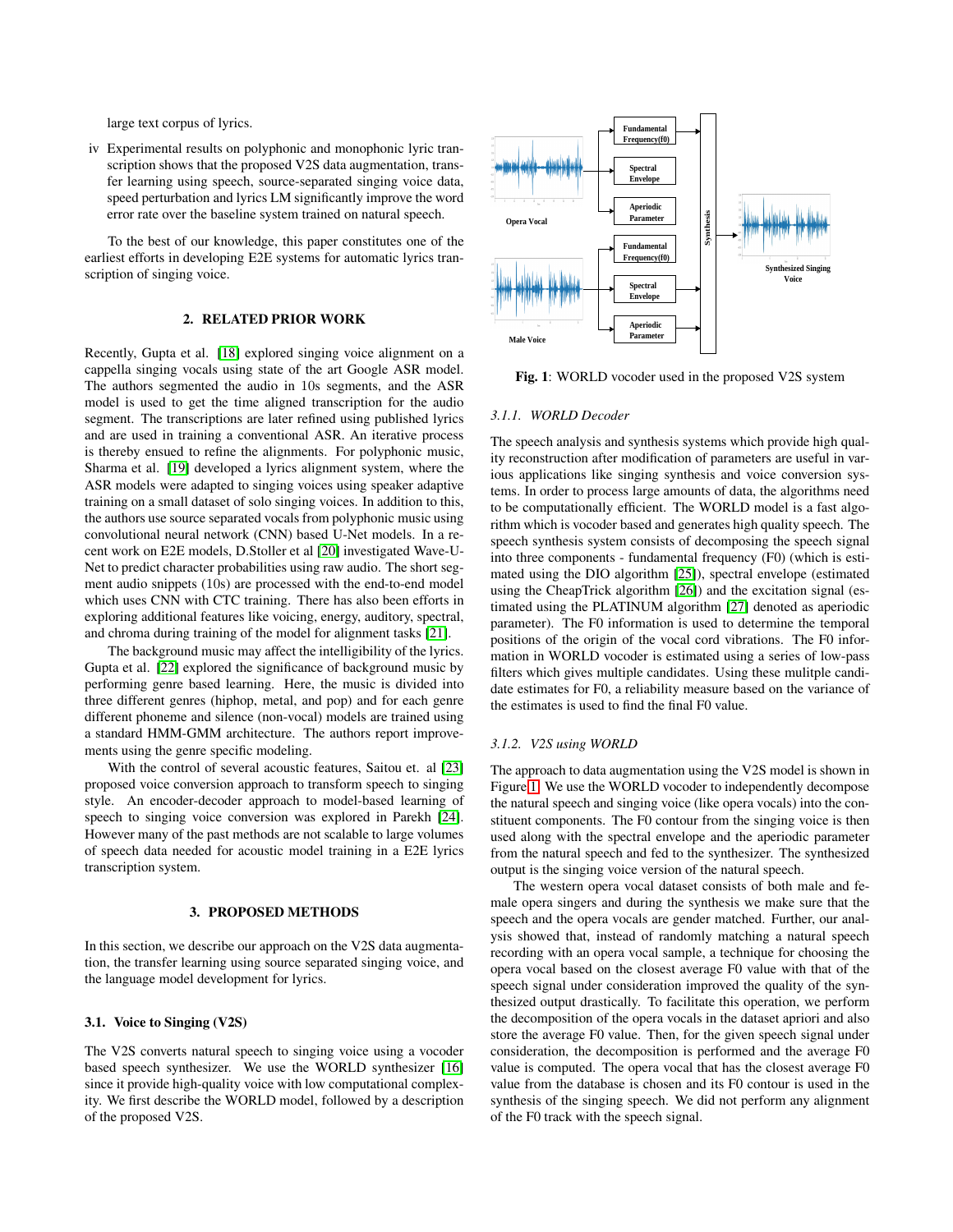<span id="page-2-0"></span>

(b) Spectrogram of synthesized waveform

Fig. 2: V2S singing voice conversion of natural speech.

An example illustration of the synthesized output from the proposed V2S approach is shown in Figure [2b.](#page-2-0) The original speech sample is also show here in Figure [2a.](#page-2-0) As seen here, the synthesized output has different harmonicity properties. However, phonemic ac-tivity of the speech is well preserved in the reconstructed output<sup>[1](#page-2-1)</sup>.

### 3.2. Transfer learning

Although V2S can provide large amounts of synthetic singing voice data and provides significant performance gain over the model trained without V2S data augmentation as shown in Section [5,](#page-3-0) there is still a domain mismatch between the real and synthetic singing voice since the spectral features from standard speech are used in V2S. However, large amount of monophonic singing voice data is not available, especially for singing voice of professional artists. To overcome this challenge, we propose a transfer learning approach using source-separated singing voice data. Since polyphonic music with transcriptions are relatively easy to obtain like the DALI corpus [\[17\]](#page-4-16), we first separate a vocal track from polyphonic music using the state-of-the-art DNN-based source separation - D3Net [\[28\]](#page-4-27). Then, E2E lyric recognition model trained with V2S data augmentation is fine tuned on the source-separated (SS) singing voice data. One can also consider fine tuning the E2E models on polyphonic music data directly. However, we experimentally show in Section [5](#page-3-0) that incorporating the singing voice source separation works significantly better for polyphonic and monophonic cases.

#### <span id="page-2-3"></span>3.3. Language model for lyrics text

The probability distribution on words and their transition probability in lyrics are considerably different from standard speech. In particular, lyrics often contain artistic expressions and may potentially

<span id="page-2-4"></span>Table 1: Performance of different E2E architectures trained on natural speech from Librispeech corpus.

| Architecture     | <b>SSV</b> |  |  |  |
|------------------|------------|--|--|--|
| Hybrid LSTM [13] | 53.4       |  |  |  |
| Transformer [14] | 48.4       |  |  |  |

<span id="page-2-5"></span>Table 2: WERs of models trained with and without V2S data augmentation. Here, SS-DALI denotes Source separated DALI, Poly-DALI denotes Polyphonic DALI. The results indicated as '–' correspond to conditions when some of the files fail to decode completely.

| Models                 | <b>SS-DALI</b> |      | Poly-DALI | SSV  |      |
|------------------------|----------------|------|-----------|------|------|
|                        | Dev.           | Test | Dev.      | Test |      |
| LS (original)          | 47.7           | 49.5 | 80.9      | 86.3 | 48.4 |
| LS with V2S            | 43.7           | 46.8 |           |      | 41.6 |
| LS with $V2S$ (F0 map) | 42.8           | 44.9 | 75.2      | 78.9 | 39.7 |

<span id="page-2-6"></span>Table 3: Perplexity values on various test data for the LM. Here, LS refers to audio-books in the LibriSpeech test and dev set. The LM model in the last row is refered to as the Lyrics LM.

| <b>Training Data</b>         |       | <b>SSV</b> | DALI. |
|------------------------------|-------|------------|-------|
| Audio-book                   | 28.7  | 70.4       | 75.4  |
| — fine-tuned on SSV+DALI+web | 449.8 | 57.6       | 66.3  |
| SSV+DALI+web                 | 1002  | 75.9       | 81.6  |
| Audio-book+SSV+DALI+web      | 73 O  | 50.8       | 58.4  |

violate many grammar usage rules in natural speech. To incorporate the difference, we develop a language model using a combination of text from audio-books and lyrics data from DALI [\[17\]](#page-4-16), Sony Singing Voice (SSV) dataset, and web resource<sup>[2](#page-2-2)</sup>. This text data contained lyrics from a variety of genres like hip-hop, pop, classical, countrymusic, rock, jazz and consisted of about 5M lines of text.

#### 4. EXPERIMENTAL SETUP

### 4.1. Dataset

We use the LibriSpeech corpus [\[29\]](#page-4-28) as the natural speech data corpus in all our experiments. The LibriSpeech corpus contains 1000 hours of read speech sampled at 16 kHz. The training portion of the Librispeech contains 1129 female speakers and 1210 male speakers with each speaker providing 25-30 minutes of speech. The language model training data is also released as part of the Librispeech corpus which contains approximately <sup>14</sup>, <sup>500</sup> public domain books with around 800M tokens in total and 900K unique words. We use the train, test and dev partitions as prescribed in the release [\[29\]](#page-4-28).

For fine tuning to real singing voice, we use the DALI dataset [\[17\]](#page-4-16). This dataset consists of 1200 English polyphonic songs with lyrics-transcription, which results in a total duration of 70 hours. We split the dataset to a training, development, and test with a ratio of 8:1:1. The splits are also carefully performed not to have any overlap in the artists performing in each of these splits. Further, the splits are also gender balanced to avoid any bias in training/testing. For testing on monophonic singing voice to avoid the effect of accompaniment sounds, we also used a proprietary dataset from Sony Corp termed

<span id="page-2-1"></span><sup>&</sup>lt;sup>1</sup>Some audio samples are available here [https://github.com/iiscleap/V2S\\_Samples](https://github.com/iiscleap/V2S_Samples)

<span id="page-2-2"></span><sup>2</sup>The lyrics data from www.lyrics.com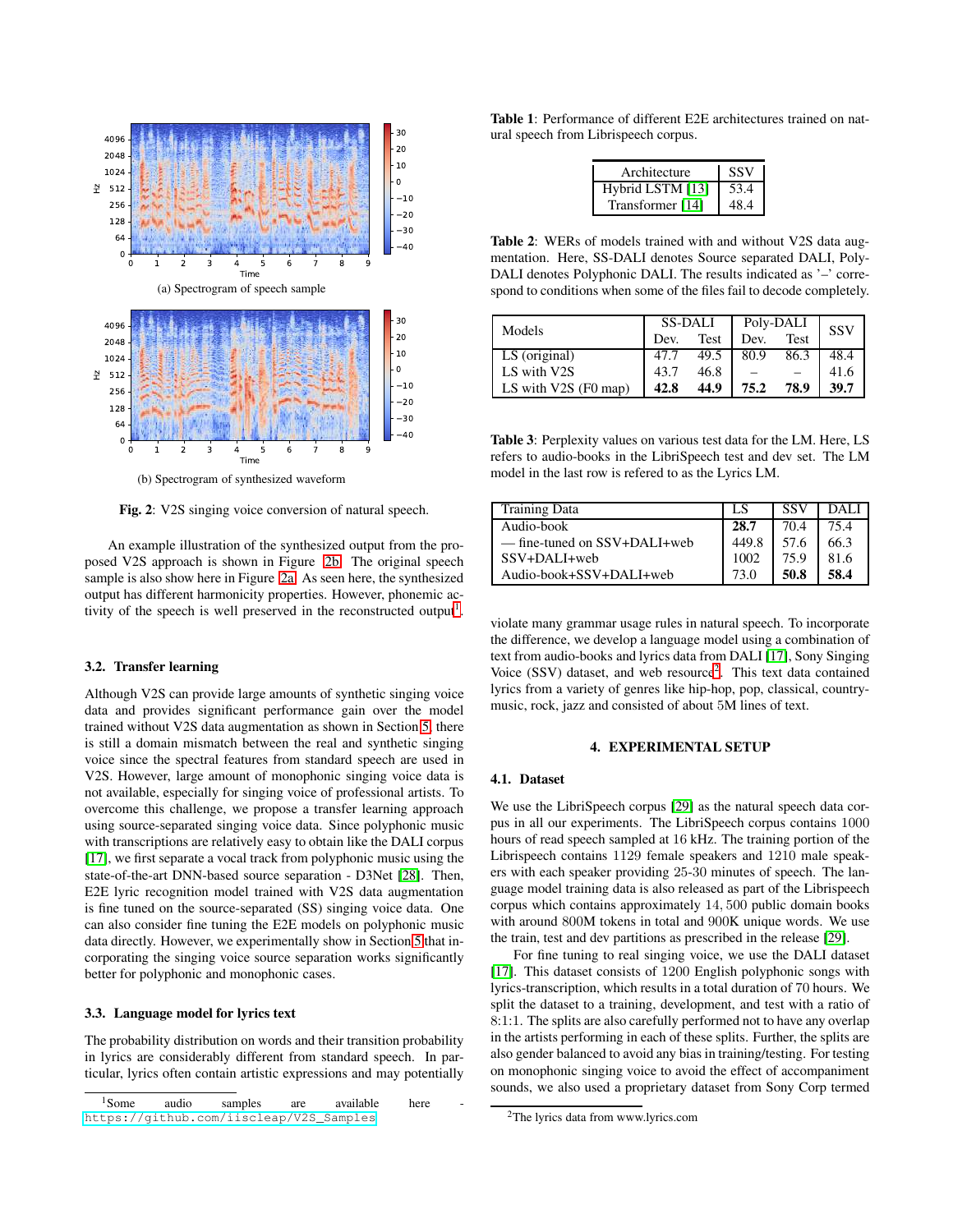<span id="page-3-1"></span>Table 4: WER values obtained after training the models on mapped modulated LibriSpeech and normal LibriSpeech. SS DALI - Source separated DALI, Poly DALI - Polyphonic DALI, SP - Speed Perturbation.

|                              | Audiobook LM |      |           |      | Lyrics LM  |         |      |           |      |            |
|------------------------------|--------------|------|-----------|------|------------|---------|------|-----------|------|------------|
| Model                        | SS-DALI      |      | Poly-DALI |      | <b>SSV</b> | SS-DALI |      | Poly-DALI |      | <b>SSV</b> |
|                              | Dev.         | Test | Dev.      | Test |            | Dev.    | Test | Dev.      | Test |            |
| No fine tuning               | 61.4         | 65.3 | 84.4      | 87.3 | 39.7       | 58.9    | 62.5 | 82.2      | 85.3 | 38.1       |
| Fine tuned on SS-DALI        | 46.2         | 49.4 | 77.3      | 80.9 | 39.1       | 44.8    | 47.0 | 75.2      | 78.1 | 38.4       |
| Fine tuned on SS-DALI (SP)   | 42.8         | 44.9 | 75.2      | 78.9 | 36.1       | 41.5    | 43.4 | 74.5      | 78.0 | 34.8       |
| Fine tuned on Poly-DALI (SP) | 56.0         | 58.7 | 59.1      | 61.8 | 45.5       | 55.1    | 57.4 | 57.9      | 60.4 | 44.8       |

as Sony Singing Voice (SSV) dataset which consists of 88 English Songs. Each of these songs have an approximate duration of 4 min and had a mix of multiple genres. We have used 5sec chunks of the audio for model training. The other model transformer model parameters follow the baseline Librispeech setup from ESPNET toolkit. The singing voice in these recordings is also of professional quality.

## 4.2. Language model

We train two different language models (LM) - an audio book LM using the text resources from the Librispeech corpus and a lyrics LM using a combination of audio-book text with 5M lines of lyrics text described in Sec. [3.3.](#page-2-3) The LMs are a recurrent neural network (RNN) model with 1 layer of 1024 LSTM cells. The language model is incorporated in the E2E system as described in [\[12\]](#page-4-11).

## 4.3. E2E ASR Framework

We have used the ESPNET toolkit [\[30\]](#page-4-29) to perform our E2E recognition experiments. The features used to train the architecture are log-filter bank features extracted using 30 mel-spaced windows of duration 25ms with a shift of 10ms. The E2E model used in most of the experiments is based on the Transformer architecture [\[14\]](#page-4-13). The encoder used is a 12-layer transformer network with 2048 units in the projection layer. The attention used is location attention and the decoder network is a 6-layer Transformer network with 2048 units in the projection layer. During training, multiple cost functions are used [\[14\]](#page-4-13) like connectionist temporal cost (CTC) and the crossentropy (CE) loss. The model is trained using Adam optimization and training is performed for several epoch till the loss saturates on the validation data. The CTC-weight is fixed at <sup>0</sup>.<sup>3</sup> and during decoding the beam-size is fixed at 20. Both the LMs (audio-book LM as well as the lyrics LM) have the same architecture and used 5000 sub-word units at the output layer.

### 5. RESULTS

<span id="page-3-0"></span>E2E model architecture: The first set of results shown in Table [1](#page-2-4) highlights the lyrics transcription results on the SSV data using the Hybrid LSTM E2E architecture [\[13\]](#page-4-12) and the transformer architecture [\[14\]](#page-4-13). Both the models are trained on natural speech. As seen in this Table, the transformer architecture provides improved robustness to singing voice transcription task even when the model is trained for speech recognition task [\[14\]](#page-4-13).

V2S: Table [2](#page-2-5) shows the impact of the proposed V2S data augmentation for training the E2E model. The E2E model trained on natural speech provides very high word-error-rates (WER) on polyphonic DALI dataset. The V2S improves the lyrics transcription performance on the SSV data significantly (average relative improvements of 14% over the natural speech based WER). Further, the V2S applied with F0 mapping, where the opera vocals are selected to match the average F0 of the speech file under consideration, further improves the lyrics transcription accuracy. These results validate the effectiveness of proposed V2S data augmentation and F0 mapping (relative improvements of 18 % on the SSV dataset).

LM comparison: The comparison of various language models in terms of perplexity values is shown in Table [3.](#page-2-6) The audio-book LM refers to the LM trained using the text data from the Librispeech corpus. The perplexity values highlighted here suggest that, training the LM from the mixed corpus of speech and lyrics (from SSV, DALI and web) provides the best perplexity compared to either fine-tuning the audio-book LM or using only lyrics text for LM training. The best model (last row) in Table [3](#page-2-6) is referred to as the lyrics LM in the experiments that follow. Further, the fine-tuned version of the audiobook LM (second row) is referred to as the audio-book LM for the remainder of the experiments.

Transfer learning: The impact of fine-tuning the E2E models which were trained with V2S is shown in Table [4.](#page-3-1) These results show that fine-tuning on the source separated (SS) DALI training data can improve the performance on the DALI test data. Further, the application of speed perturbation in training [\[31\]](#page-4-30) improves the lyrics transcription performance on both DALI and SSV test data. The application of V2S data augmentation in model training along with speed perturbation improves the lyrics transcription WER of SSV data relatively by about 28 % over the natural speech based E2E system. In addition, the WER results for the final system of <sup>34</sup>.<sup>8</sup> % WER on SSV data and 43.4 % on DALI data suggest that the highly challenging task of lyrics transcription on monophonic/polyphonic music with large variety of music genres can be explored with partial success using the techniques proposed in this work.

#### 6. SUMMARY

This paper presents a data augmentation method for E2E lyric transcription. The proposed method, termed as voice-to-singing (V2S), modulates the natural speech to a singing style by replacing a fundamental frequency contour of natural speech to that of singing voices using a vocoder based speech synthesizer. We also propose a transfer learning based approach to leverage a large amount of sourceseparated real singing voices from polyphonic music. The application of proposed methods are explored in the design of lyrics transcription system based on transformer based E2E model. Various experiments highlight the performance benefits of using the proposed V2S along with lyrics language modeling and transfer learning. E2E ASR model is shown to provide useful features for other applications such as singing voice separation [\[32\]](#page-4-31). Adopting the E2E lyric recognition model to such music applications is one of our future works.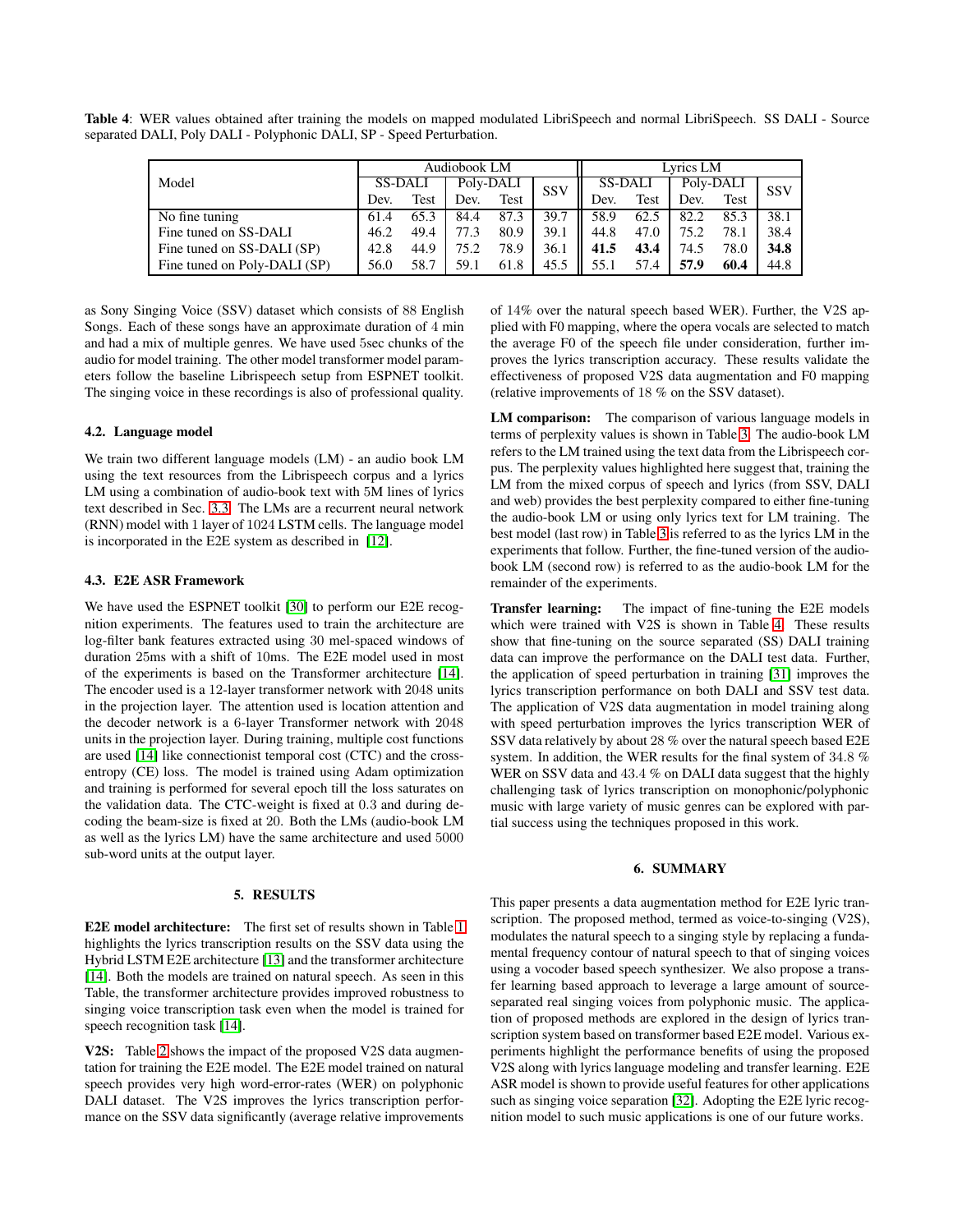## 7. REFERENCES

- <span id="page-4-0"></span>[1] S. O. Ali and Z. F. Peynircioğlu, "Songs and emotions: are lyrics and melodies equal partners?," *Psychology of music*, vol. 34, no. 4, pp. 511–534, 2006.
- <span id="page-4-1"></span>[2] A. J. Good, F. A. Russo, and J. Sullivan, "The efficacy of singing in foreign-language learning," *Psychology of Music*, vol. 43, no. 5, pp. 627–640, 2015.
- <span id="page-4-2"></span>[3] C. Gupta, E. Yılmaz, and H. Li, "Acoustic modeling for automatic lyrics-to-audio alignment," *arXiv preprint arXiv:1906.10369*, 2019.
- <span id="page-4-3"></span>[4] A. Mesaros and T. Virtanen, "Automatic recognition of lyrics in singing," *EURASIP Journal on Audio, Speech, and Music Processing*, vol. 2010, pp. 1–11, 2010.
- <span id="page-4-4"></span>[5] G. Dzhambazov et al., *Knowledge-based probabilistic modeling for tracking lyrics in music audio signals*, Ph.D. thesis, Universitat Pompeu Fabra, 2017.
- <span id="page-4-5"></span>[6] T. Hosoya, M. Suzuki, A. Ito, S. Makino, L. A. Smith, D. Bainbridge, and I. H. Witten, "Lyrics recognition from a singing voice based on finite state automaton for music information retrieval.," in *ISMIR*, 2005, pp. 532–535.
- <span id="page-4-6"></span>[7] H. Fujihara, M. Goto, and J. Ogata, "Hyperlinking lyrics: A method for creating hyperlinks between phrases in song lyrics.," in *ISMIR*, 2008, pp. 281–286.
- <span id="page-4-7"></span>[8] M. Gruhne, C. Dittmar, and K. Schmidt, "Phoneme recognition" in popular music.," in *ISMIR*, 2007, pp. 369–370.
- <span id="page-4-8"></span>[9] H. Fujihara, M. Goto, J. Ogata, and H. G. Okuno, "Lyricsynchronizer: Automatic synchronization system between musical audio signals and lyrics," *IEEE Journal of Selected Topics in Signal Processing*, vol. 5, no. 6, pp. 1252–1261, 2011.
- <span id="page-4-9"></span>[10] G. Hinton, L. Deng, D. Yu, G. E. Dahl, A.-r. Mohamed, N. Jaitly, A. Senior, V. Vanhoucke, P. Nguyen, T. N. Sainath, et al., "Deep neural networks for acoustic modeling in speech recognition: The shared views of four research groups," *IEEE Signal processing magazine*, vol. 29, no. 6, pp. 82–97, 2012.
- <span id="page-4-10"></span>[11] A. Graves and N. Jaitly, "Towards end-to-end speech recognition with recurrent neural networks," in *International conference on machine learning*, 2014, pp. 1764–1772.
- <span id="page-4-11"></span>[12] D. Bahdanau, J. Chorowski, D. Serdyuk, P. Brakel, and Y. Bengio, "End-to-end attention-based large vocabulary speech recognition," in *IEEE ICASSP*. IEEE, 2016, pp. 4945–4949.
- <span id="page-4-12"></span>[13] S. Watanabe, T. Hori, S. Kim, J. R. Hershey, and T. Hayashi, "Hybrid ctc/attention architecture for end-to-end speech recognition," *IEEE Journal of Selected Topics in Signal Processing*, vol. 11, no. 8, pp. 1240–1253, 2017.
- <span id="page-4-13"></span>[14] S. Karita, N. Chen, T. Hayashi, T. Hori, H. Inaguma, Z. Jiang, M. Someki, N. E. Y. Soplin, R. Yamamoto, X. Wang, et al., "A comparative study on transformer vs rnn in speech applications," in *2019 IEEE Automatic Speech Recognition and Understanding Workshop (ASRU)*. IEEE, 2019, pp. 449–456.
- <span id="page-4-14"></span>[15] D. S. Park, W. Chan, Y. Zhang, C.-C. Chiu, B. Zoph, E. D. Cubuk, and Q. V. Le, "Specaugment: A simple data augmentation method for automatic speech recognition," *arXiv preprint arXiv:1904.08779*, 2019.
- <span id="page-4-15"></span>[16] M. MORISE, F. YOKOMORI, and K. OZAWA, "World: A vocoder-based high-quality speech synthesis system for realtime applications," *IEICE Transactions on Information and Systems*, vol. E99.D, no. 7, pp. 1877–1884, 2016.
- <span id="page-4-17"></span><span id="page-4-16"></span>[17] G. Meseguer Brocal, "The dali dataset," Feb. 2019.
- [18] C. Gupta, R. Tong, H. Li, and Y. Wang, "Semi-supervised lyrics and solo-singing alignment," in *ISMIR*, 2018.
- <span id="page-4-18"></span>[19] B. Sharma, C. Gupta, H. Li, and Y. Wang, "Automatic lyricsto-audio alignment on polyphonic music using singing-adapted acoustic models," in *IEEE ICASSP*, 2019, pp. 396–400.
- <span id="page-4-19"></span>[20] D. Stoller, S. Durand, and S. Ewert, "End-to-end lyrics alignment for polyphonic music using an audio-to-character recognition model," in *IEEE ICASSP*, 2019, pp. 181–185.
- <span id="page-4-20"></span>[21] C. Gupta, E. Yilmaz, and H. Li, "Acoustic modeling for automatic lyrics-to-audio alignment," in *INTERSPEECH*, 2019.
- <span id="page-4-21"></span>[22] C. Gupta, E. Yılmaz, and H. Li, "Automatic lyrics alignment and transcription in polyphonic music: Does background music help?," in *IEEE ICASSP*, 2020, pp. 496–500.
- <span id="page-4-22"></span>[23] T. Saitou, M. Goto, M. Unoki, and M. Akagi, "Speechto-singing synthesis: Converting speaking voices to singing voices by controlling acoustic features unique to singing voices," in *IEEE WASPAA*. IEEE, 2007, pp. 215–218.
- <span id="page-4-23"></span>[24] J. Parekh, P. Rao, and Y.-H. Yang, "Speech-to-singing conversion in an encoder-decoder framework," in *IEEE ICASSP*. IEEE, 2020, pp. 261–265.
- <span id="page-4-24"></span>[25] M. Morise, H. Kawahara, and H. Katayose, "Fast and reliable f0 estimation method based on the period extraction of vocal fold vibration of singing voice and speech," in *Audio Engineering Society Conference: 35th International Conference: Audio for Games*. Audio Engineering Society, 2009.
- <span id="page-4-25"></span>[26] M. Morise, "Cheaptrick, a spectral envelope estimator for high-quality speech synthesis," *Speech Communication*, vol. 67, pp. 1 – 7, 2015.
- <span id="page-4-26"></span>[27] M. Morise, "Platinum: A method to extract excitation signals for voice synthesis system," *Acoustical Science and Technology*, vol. 33, no. 2, pp. 123–125, 2012.
- <span id="page-4-27"></span>[28] N. Takahashi and yuki Mitsufuji, "D3net: Densely connected multidilated densenet for music source separation," *CoRR, preprint https://arxiv.org/abs/2010.01733*, 2020.
- <span id="page-4-28"></span>[29] V. Panayotov, G. Chen, D. Povey, and S. Khudanpur, "Librispeech: An asr corpus based on public domain audio books," in *IEEE ICASSP*, 2015, pp. 5206–5210.
- <span id="page-4-29"></span>[30] S. Watanabe, T. Hori, S. Karita, T. Hayashi, J. Nishitoba, Y. Unno, N. E. Y. Soplin, J. Heymann, M. Wiesner, N. Chen, A. Renduchintala, and T. Ochiai, "Espnet: End-to-end speech processing toolkit," 2018.
- <span id="page-4-30"></span>[31] T. Ko, V. Peddinti, D. Povey, and S. Khudanpur, "Audio augmentation for speech recognition," in *Sixteenth Annual Conference of the International Speech Communication Association*, 2015.
- <span id="page-4-31"></span>[32] N. Takahashi, M. K. Singh, S. Basak, P. Sudarsanam, S. Ganapathy, and Y. Mitsufuji, "Improving Voice Separation by Incorporating End-To-End Speech Recognition," in *Proc. ICASSP*, 2020.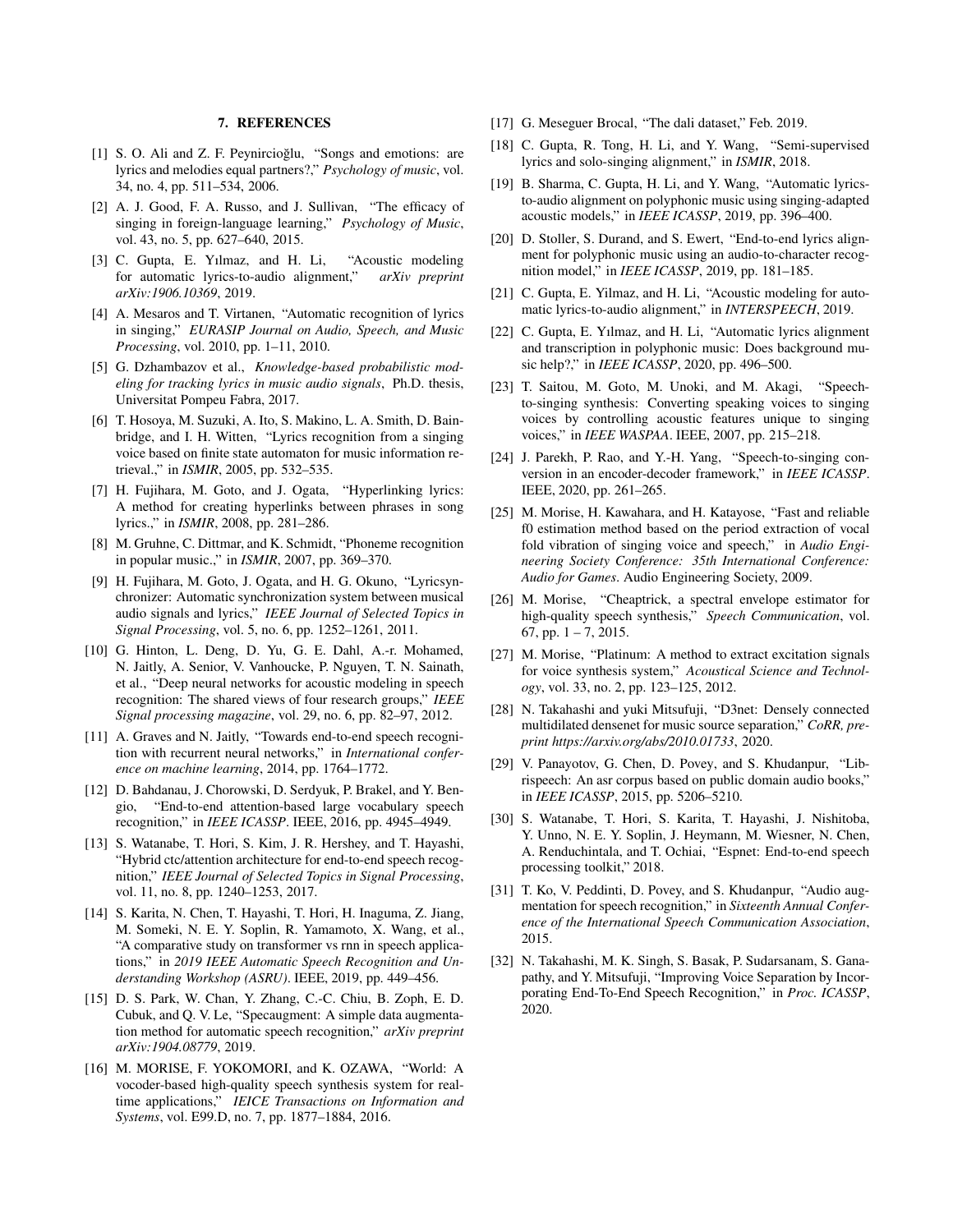This figure "MALE\_World\_synthesized\_spectrogram.png" is available in "png" forn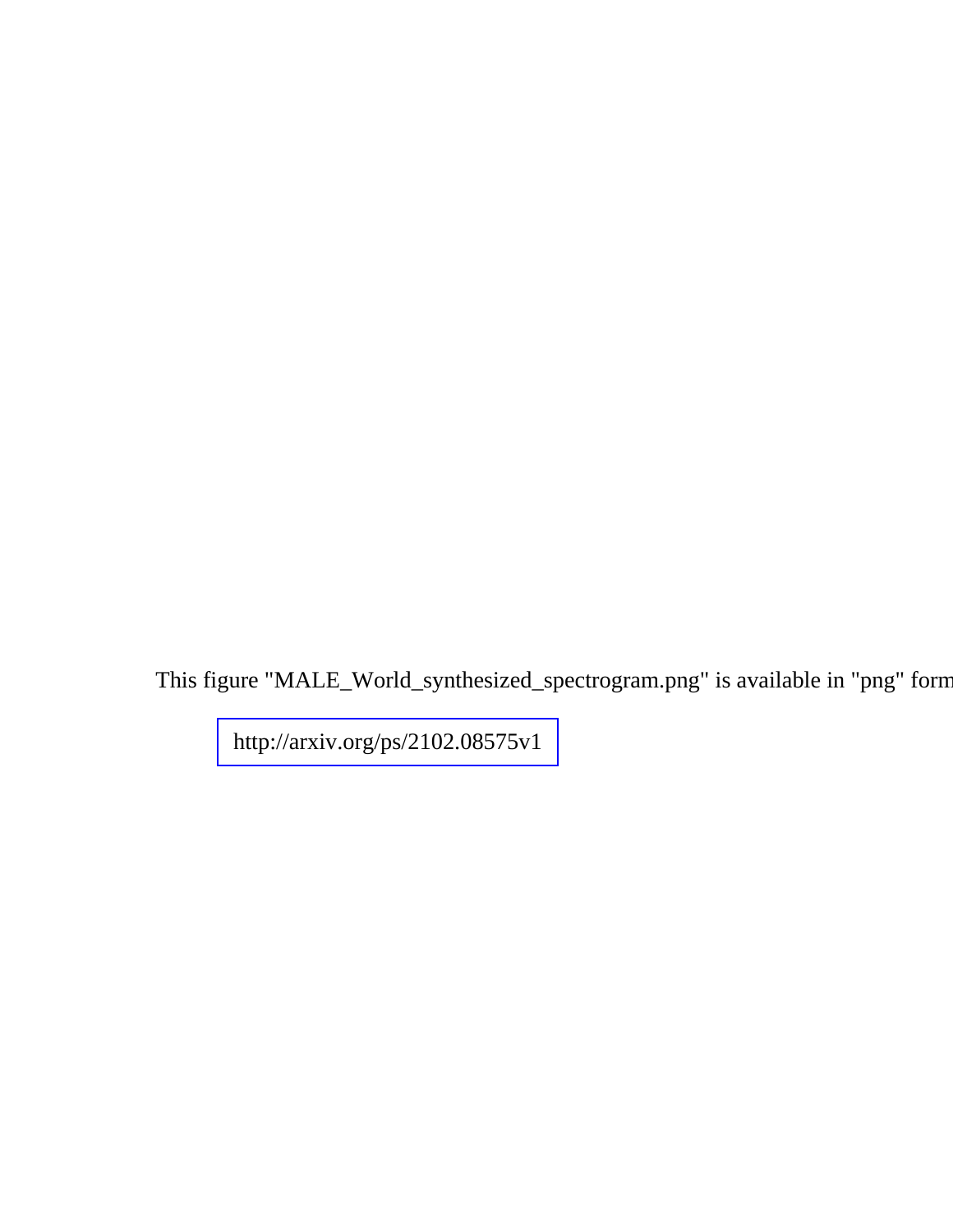This figure "MALE\_librispeech\_spectrogram.png" is available in "png" format from: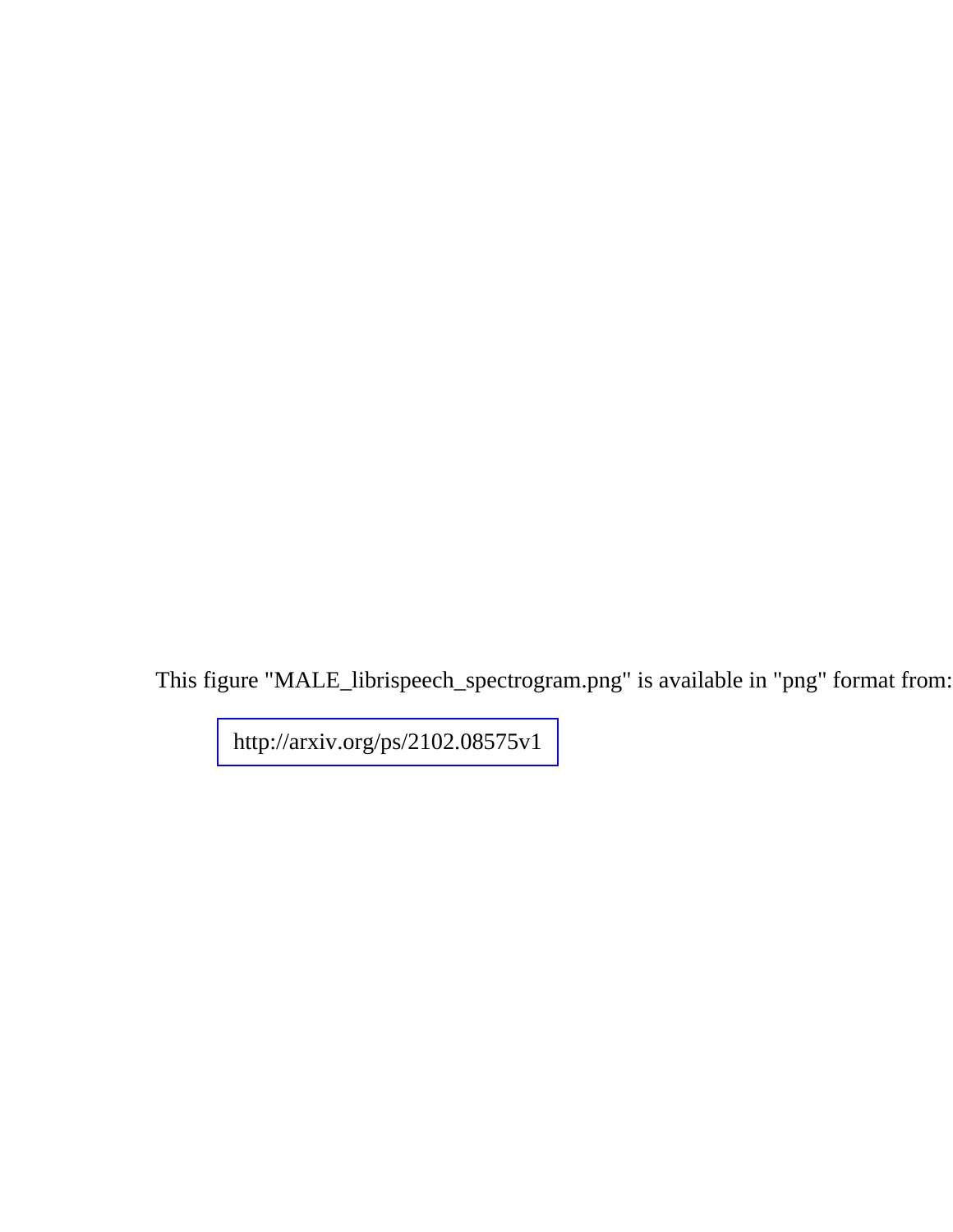This figure "World\_rectified.png" is available in "png" format from: